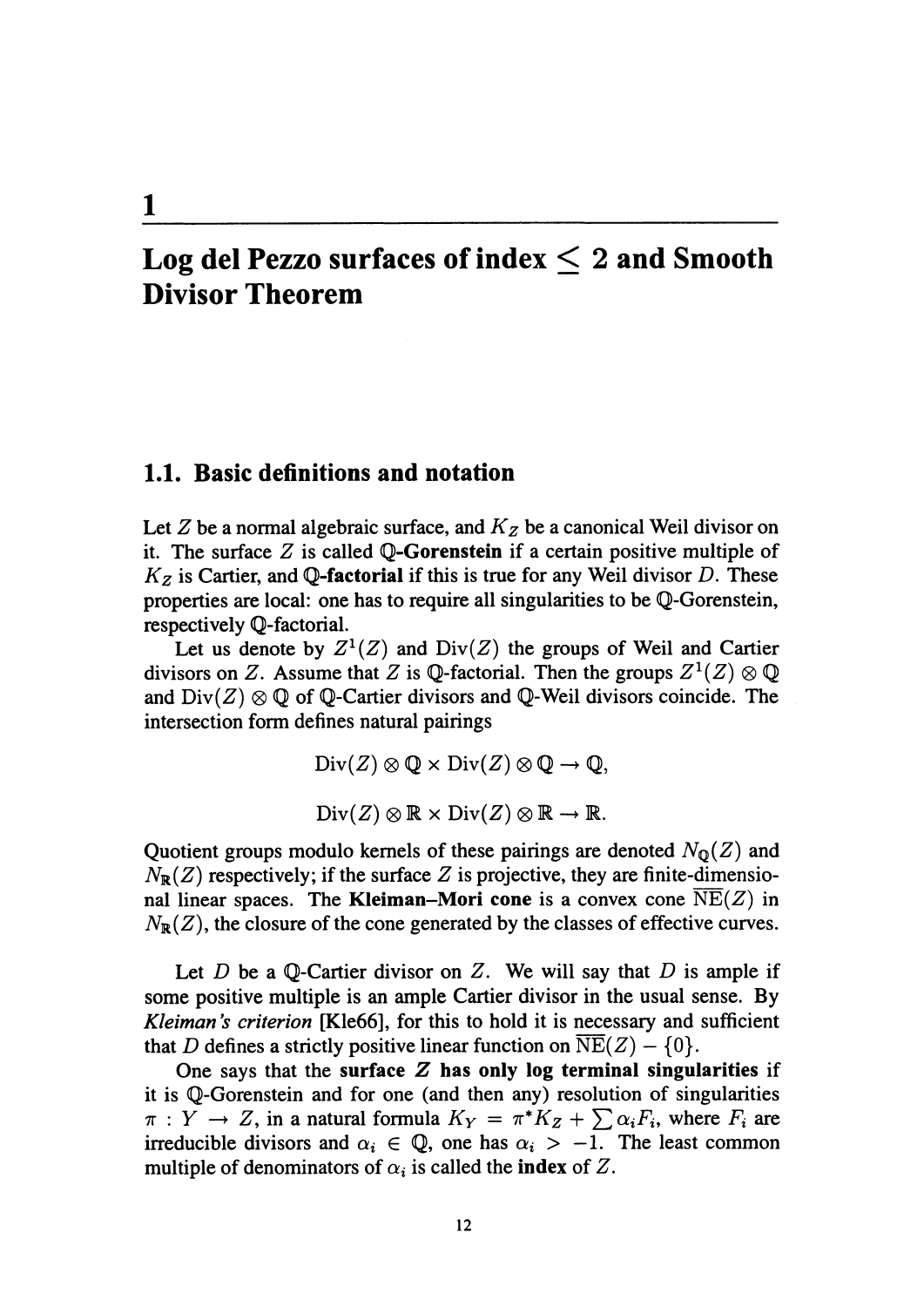It is known that two-dimensional log terminal singularities in characteristic zero are exactly the quotient singularities [Kaw84]. A self-contained and characteristic-free classification in terms of dual graphs of resolutions is given in [Ale92]. Log terminal singularities are rational and  $\mathbb{Q}$ -factorial. We can now formulate the following:

**Definition 1.1.** A normal complete surface Z is called a  $\log$  del Pezzo surface if it has only log terminal singularities and the anticanonical divisor  $-K_{Z}$  is ample. It has index  $\leq k$  if all of its singularities are of index  $\leq k$ .

We will use the following notation. If D is a  $\mathbb{Q}$ -Weil divisor,  $D=$  $\sum c_{i}C_{i}$ ,  $c_{i} \in \mathbb{Q}$ , then  $\ulcorner D^{\neg}$  will denote the round-up  $\sum^{\neg}c_{i}^{\neg}D_{i}$ , and  $\{D\}$  =  $\sum\{c_{i}\}C_{i}$  the fractional part. A divisor D is nef if for any curve C one has  $\overline{D}\cdot C\geq 0;$  D is big and nef if in addition  $D^{2}>0$ .

Below we will frequently use the following generalization of Kodaira's vanishing theorem. The two-dimensional case is due to Miyaoka [Miy80] and does not require the normal-crossing condition. The higher-dimensional case is due to Kawamata [Kaw82] and Viehweg [Vie82].

**Theorem 1.2** (Generalized Kodaira's Vanishing theorem). Let  $Y$  be a smooth surface and let  $D$  be a  $\mathbb{Q}\text{-divisor}$  on  $Y$  such that

- (1)  $\text{supp}\{D\}$  is a divisor with normal crossings;
- (2)  $D$  is big and nef.

Then  $H^{i}(K_{Y}+\ulcorner D\urcorner)=0$  for  $i>0$ .

### 1.2. Log terminal singularities of index 2

Let  $(Z, p)$  be a two-dimensional log terminal singularity of index  $\leq 2$ , and  $\pi : Z \rightarrow Z$  be its minimal resolution. We have  $K_{\widetilde{Z}}=\pi^{*}K_{Z}+\sum\alpha_{i}F_{i}$ , where  $-1 < \alpha_{i} \leq 0$  and  $F_{i}^{2} \leq -2$ . Therefore, for each i one has  $\alpha_{i}=-1/2$ or 0. One can rewrite the set of equations  $K_{\tilde{Z}}\cdot F_{i}=-F_{i}^{2}-2$  in a matrix form:

$$
M \cdot (\alpha_1, \ldots, \alpha_n)^t = (-F_1^2 - 2, \ldots, -F_n^2 - 2)^t,
$$

where  $M=(F_{i}\cdot F_{j})$  is the intersection matrix. By a basic theorem of Mumford [Mum61],  $M$  is negative definite and, in particular, nondegenerate. All the entries of the inverse matrix  $M^{-1}$  are strictly negative [Art62].

Let us give some easy consequences of this formula.

- (1) If for some  $i_{0}$ ,  $\alpha_{i_{0}}=0$  then all  $\alpha_{i}=0$ , and the singularity  $(Z,p)$ is Du Val, of type  $A_{n}$ ,  $D_{n}$ ,  $E_{6}$ ,  $E_{7}$  or  $E_{8}$ .
- (2) If all  $\alpha_{i}=-1/2$  then we get the following list of singularities: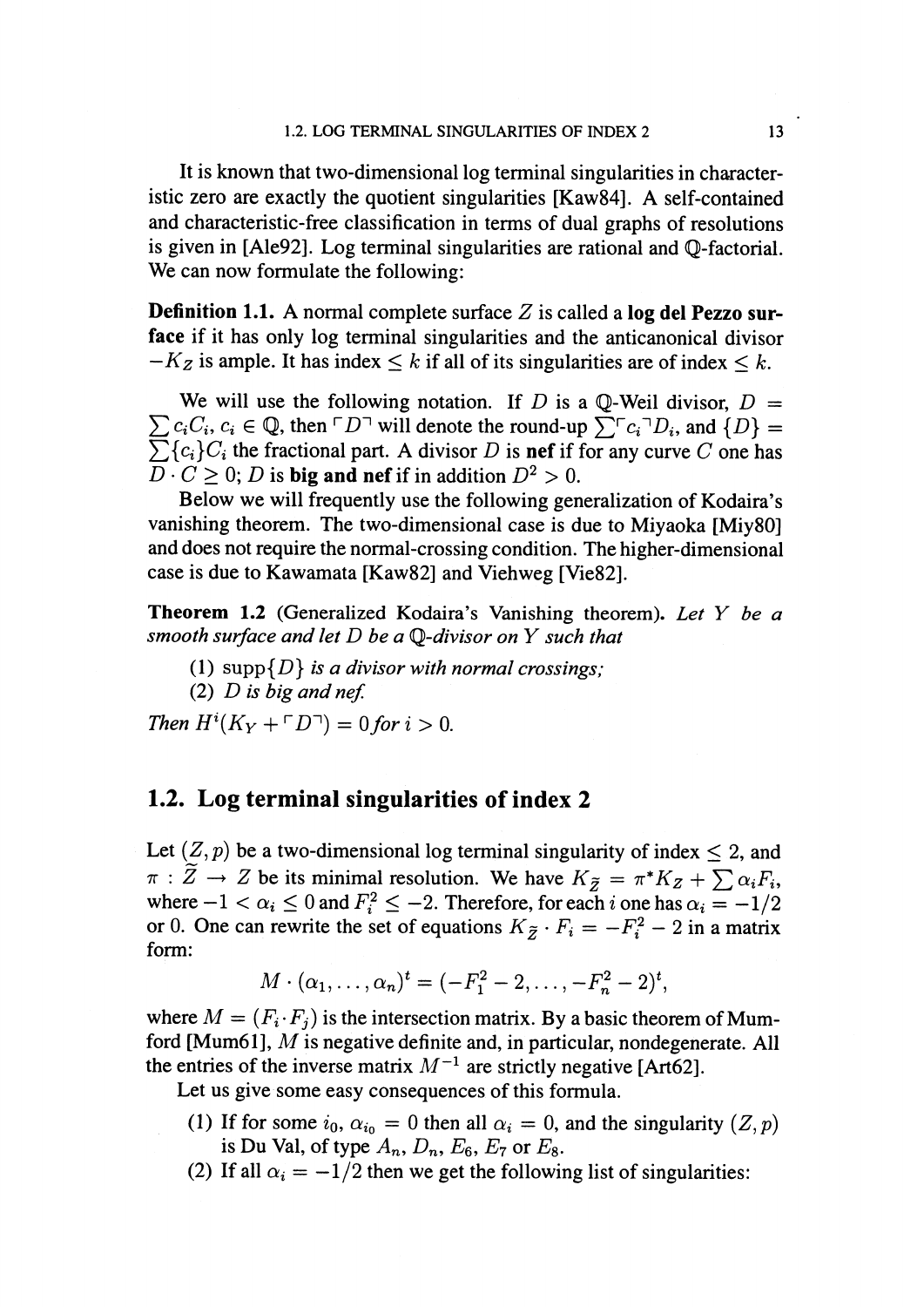

In these graphs every curve  $F_{i}$  corresponds to a vertex with weight  $F_{i}^{2}$ , two vertices are connected by an edge if  $F_{i}\cdot F_{j}=1$  and are not connected if  $F_{i}\cdot F_{j}=0.$ 

### 1.3. Basic facts about log del Pezzo surfaces

Lemma 1.3. All  $log$  del Pezzo surfaces  $Z$  are rational.

**Proof.** Let  $\pi : \overline{Z} \rightarrow Z$  be the minimal resolution of singularities,  $K_{\overline{Z}}=$  $\pi^{*}K_{Z}+\sum\alpha_{i}F_{i}, -1<\alpha_{i}\leq 0$ . Then  $\neg\neg\neg^{*}K_{Z}\neg\neg=K_{\tilde{Z}}$ , and so

$$
h^1(O_{\widetilde{Z}}) = h^1(K_{\widetilde{Z}} + \ulcorner - \pi^*K_Z \urcorner) = 0
$$

by Theorem 1.2.

Also,  $h^{0}(nK_{\tilde{Z}})=0$  for any positive integer  $n$  since  $-\pi_{*}K_{\tilde{Z}}=-K_{Z}$ is an effective nonzero  $\mathbb{Q}$ -Weil divisor. Therefore, by Castelnuovo criterion the surface  $\mathbb{Z}$ , and hence also  $\mathbb{Z}$ , are rational.  $\Box$ 

**Lemma 1.4.** In the above notation, if  $\widetilde{Z} \neq \mathbb{P}^{2}$  or  $\mathbb{F}_{n}$  then the Kleiman-Mori cone of the surface  $\overline{Z}$  is generated by the curves  $F_{i}$  and exceptional curves of the 1st kind. The number of these curves is finite. There are no other irreducible curves with negative self-intersection number (i. e.  $\,$  exc $\,$ e $\,$ ption $\,$ al $\,$ curves) on  $Z$ .

Moreover, in this statement the minimal resolution  $\widetilde{Z}$  can be replaced by any resolution of singularities  $\pi$  :  $Z'\rightarrow Z$  such that  $\alpha_{i}\leq 0$ , where  $K_{Z'}=\,\pi^{*}K_{Z}+\sum\alpha_{i}F_{i}$  (for example, by the right resolution of Z, see Section 1.5 below).

**Proof.** Let us show that on the surface  $Z$  (or  $Z'$ ) there exists a Q-divisor  $\Delta$ with  $\Delta\geq 0$ ,  $[\Delta]=0$  and such that the divisor  $-(K_{\tilde{Z}}+\Delta)$  is ample.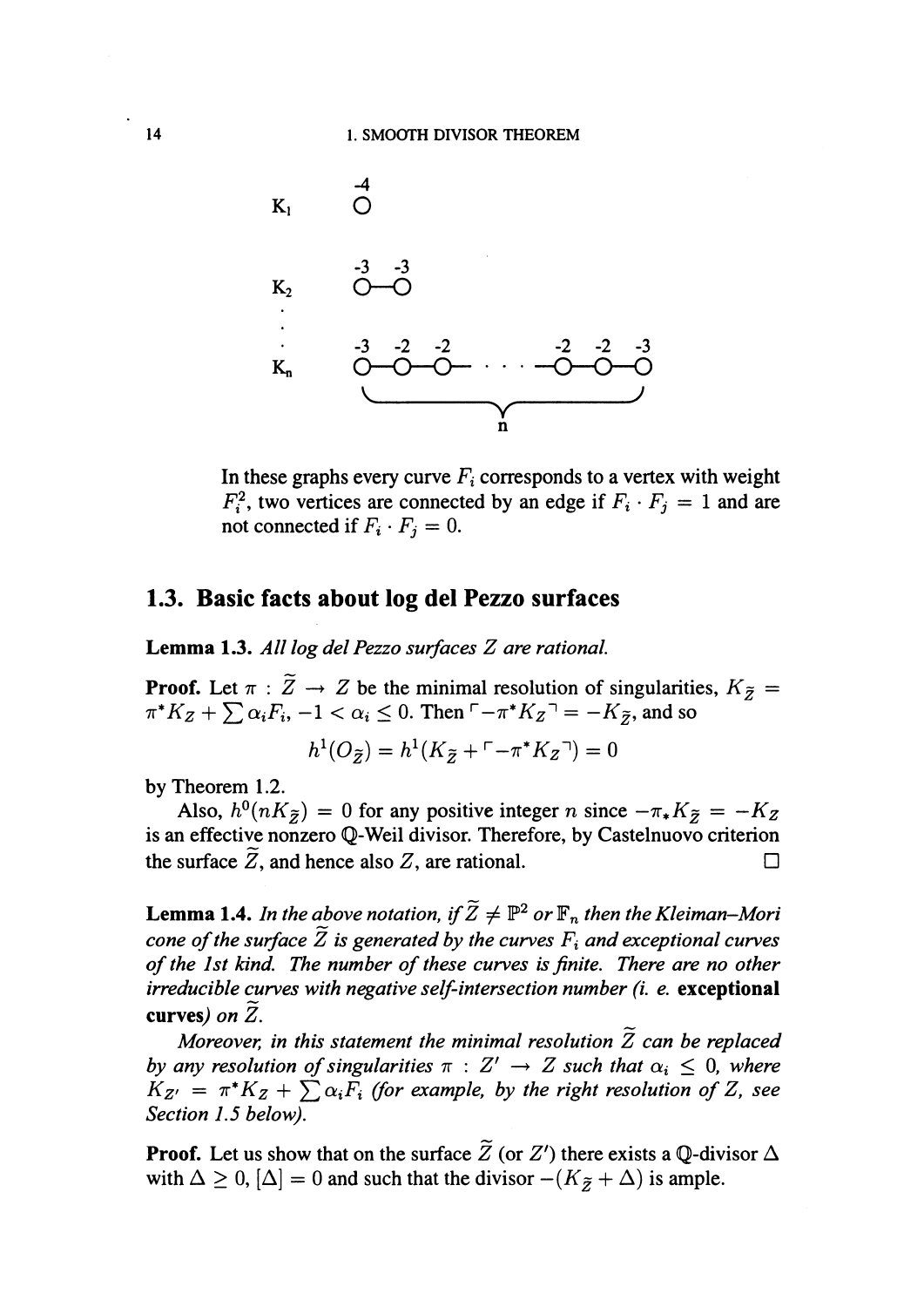Choose  $E=\sum\beta_{i}F_{i}$  so that  $Z\cdot F_{i}>0$ . Since the matrix  $(F_{i}\cdot F_{j})$  is negative definite and  $F_{i}\cdot F_{j}\geq 0$  for  $i\neq j$ , one has  $\beta_{i}<0$ . Let us show that for a small  $0<\epsilon\ll 1$  the divisor  $T=-\pi^{*}K_{Z}+\epsilon E$  is ample. Since  $(-K_{Z})^{2}>0$ , we may assume that  $T^{2}>0$ . Now, let us check that, if the positive number  $\epsilon$  is sufficiently small, then  $C\cdot T>0$  for any irreducible curve  $C$  on  $Z$ .

If  $C^{2}\geq 0$ , this follows from the fact that the intersection form on  $N_{\mathbb{R}}(\mathcal{Z})$ is hyperbolic. If  $C=F_{i}$  then  $F_{i}\cdot T=\epsilon F_{i}\cdot E>0.$ 

If  $C^{2} < 0$  and  $C \neq F_{i}$  then

$$
C \cdot K_{\widetilde{Z}} = C \cdot (\pi^* K_{\widetilde{Z}} + \sum \alpha_i F_i) < 0.
$$

On the other hand,  $p_{a}(C)=\frac{\sqrt{C^{2}+C^{2}+C^{2}}}{2}+1\geq 0$ . So,  $C^{2}<0$  and  $C\cdot K_{\widetilde{Z}}< 0$  imply that  $C^{2}=-1$  and  $p_{a}(C)=0$ , i.e.  $C$  is an exceptional curve of the 1st kind.

If n is the index of Z then  $C\cdot(-\pi^{*}K_{Z})\in(1/n)\mathbb{Z}$ . On the other hand,  $0 < -C \cdot \pi^{*}K_{Z} = 1+\sum\alpha_{i}F_{i} \cdot C \leq 1$ . Hence, there are only finitely many possibilities for  $(-\pi^{*}K_{Z})\cdot C$  and  $\sum\alpha_{i}F_{i}\cdot C,$  and for  $\epsilon$  small enough,  $C\cdot T>0.$ 

By Kleiman's criterion, this implies that  $T$  is ample. Since the degree of the  $(-1)$ -curves with respect to T is bounded, there are only finitely many of them.

One has  $-\pi^{*}K_{Z}+\epsilon E=-\left(K_{\tilde{Z}}+\sum(-\alpha_{i}-\epsilon\beta_{i})F_{i}\right)$ . Therefore,  $\Delta\geq\epsilon_{i}$ 0, and for  $\epsilon \ll 1$ , we have  $[\Delta]=0$ , since  $-\alpha_{i} < 1$ .

Now, by Cone theorem [Kaw84, Thm.4.5],  $\overline{\text{NE}}(Z) = \sum R_{j}$ , where  $R_{j}$  are "good extremal rays". The rays generated by the curves  $F_{i}$  and exceptional curves of the lst kind are obviously extremal. On the other hand, let  $R_{j}$  be a "good extremal ray", generated by an irreducible curve  $C$ . If  $C \notin \{F_{1}, \ldots, F_{k}\}$  then  $C\cdot K_{\tilde{Z}}=C\cdot(\pi^{*}K_{Z}+\sum\alpha_{i}F_{i})<0$ . Hence, by [Mor82] the curve C is an exceptional curve of the 1st kind, unless  $Z \simeq \mathbb{P}^{2}$ or  $\mathbb{F}_{n}$ .

#### 1.4. Smooth Divisor Theorem

**Theorem 1.5.** Let Z be a log del Pezzo surface of index  $\leq 2$ . Then the linear system  $|-2K_{Z}|$  is nonempty, has no fixed components and contains a nonsingular element  $D \in |-2K_{Z}|$ .

**Proof.** Let  $\pi : Z \rightarrow Z$  be the minimal resolution of singularities. It is sufficient to prove the statement for the linear system  $|-\tilde{\pi^{*}}(2K_{Z})|$  on  $\tilde{Z}$ . We have  $2K_{\tilde{Z}}=\pi^{*}(2K_{Z})-\sum a_{i}F_{i}$ , and all  $a_{i}=0$  or 1  $(a_{i}=-2\alpha_{i})$ .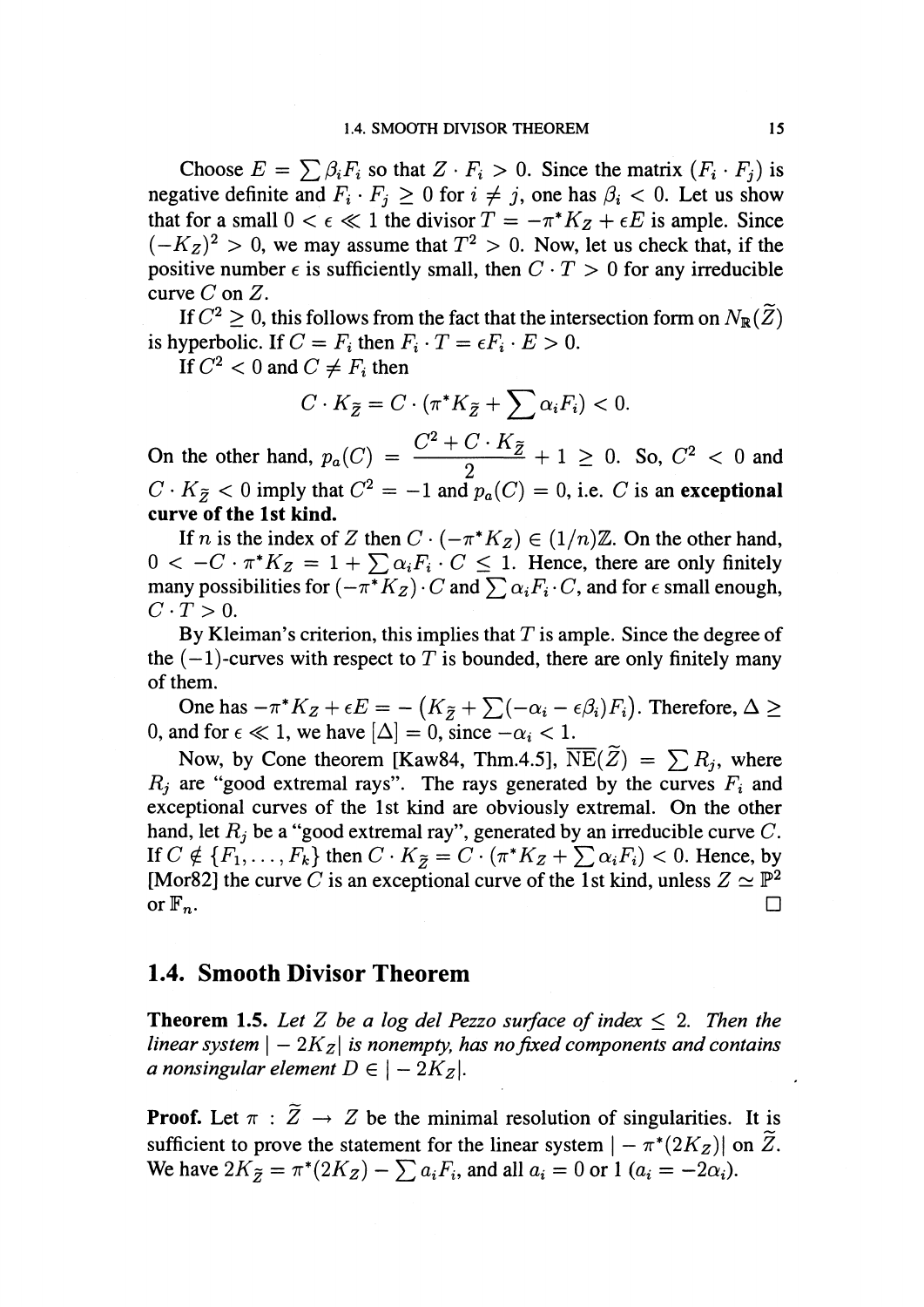1. Nonemptiness.

$$
-\pi^*(2K_Z) = K_{\widetilde{Z}} + (-3K_{\widetilde{Z}} - \sum a_i F_i) = K_{\widetilde{Z}} + \ulcorner D \urcorner,
$$

where  $D=\frac{3}{2}(-2K_{\tilde{Z}}-\sum a_{i}F_{i})=-\pi^{*}(3K_{Z})$  is big and nef. Hence, by Vanishing Theorem 1.2,  $H^{i}(-\pi^{*}(2K_{Z}))=0$  for  $i>0$  and  $h^{0}(-\pi^{*}(2K_{Z}))=$  $\chi(-\pi^{*}(2K_{Z}))=3K_{Z}^{2}+1>0.$ 

2. Nonexistence of fixed components. Let  $E$  be the fixed part, so that  $|-\pi^{*}(2K_{Z})-E|$  is a movable linear system. Then

$$
h^{0}(-\pi^{*}(2K_{Z})) = h^{0}(-\pi^{*}(2K_{Z}) - E),
$$
  

$$
-\pi^{*}(2K_{Z}) - E = K_{\tilde{Z}} + (-3K_{\tilde{Z}} - \sum a_{i}F_{i} - E) = K_{\tilde{Z}} + \Gamma D^{-},
$$
  

$$
D = \frac{3}{2}(-2K_{\tilde{Z}} - \sum a_{i}F_{i}) - E = (-\pi^{*}(2K_{Z}) - E) + (-\pi^{*}K_{Z}).
$$

The first of these divisors is movable and the second is big and nef, so the sum is big and nef. By Vanishing Theorem 1.2, we have

$$
h^{i}(-\pi^*(2K_Z) - E) = 0, \quad i > 0,
$$
  

$$
\chi(-\pi^*(2K_Z)) = \chi(-\pi^*(2K_Z) - E),
$$

(8)  $2\chi(-\pi^{*}(2K_{Z}))-2\chi(-\pi^{*}(2K_{Z})-E)=E\cdot(-2\pi^{*}(2K_{Z})-K_{\tilde{Z}}-E) .$ 

Let us show that this expression (8) is not equal to zero. Suppose

$$
-\pi^*K_Z \cdot (K_{\widetilde{Z}} + E) = -\pi^*K_Z \cdot E - K_Z^2 < 0.
$$

Then the divisor  $K_{\tilde{Z}}+E$  cannot be effective. Therefore,

$$
\chi(-E) = h^0(-E) - h^1(-E) + h^0(K_{\widetilde{Z}} + E) \le 0.
$$

Hence,  $E\cdot(K_{\tilde{Z}}+E)=2\chi(-E)-2<0$ , and the expression (8) is strictly positive. So, we can assume that  $-\pi^{*}K_{Z}\cdot E\geq K_{Z}^{2}$ . Let us write

$$
E = \beta(-\pi^*K_Z) + F, \quad F \in (\pi^*K_Z)^\perp
$$

in  $N_{\mathbb{Q}}(Z)$ . One has  $\beta\leq 2$  since  $-\pi^{*}K_{Z}\cdot(-\pi^{*}(2K_{Z})-E)\geq 0$ . Then

$$
E\cdot(-2\pi^*(2K_Z)-K_{\widetilde{Z}}-E)=(5-\beta)\beta K_Z^2-F\cdot(\sum\alpha_iF_i+F).
$$

The first term in this sum is  $\geq 3$  since  $\beta K_{Z}^{2}=-\pi^{*}K_{Z} \cdot E\geq K_{Z}^{2}$  and  $K_{Z}^{2}=\chi(\pi^{*}(2K_{Z}))-1$  is a positive integer. The second term achieves the minimum for  $F=-\frac{1}{2}\sum\alpha_{i}F_{i}$  and equals  $-\frac{m}{4}$ , where m is the number of non-Du Val singulanities. Therefore, all that remains to be shown is that the surface  $Z$  has fewer than 12 non-Du Val singularities.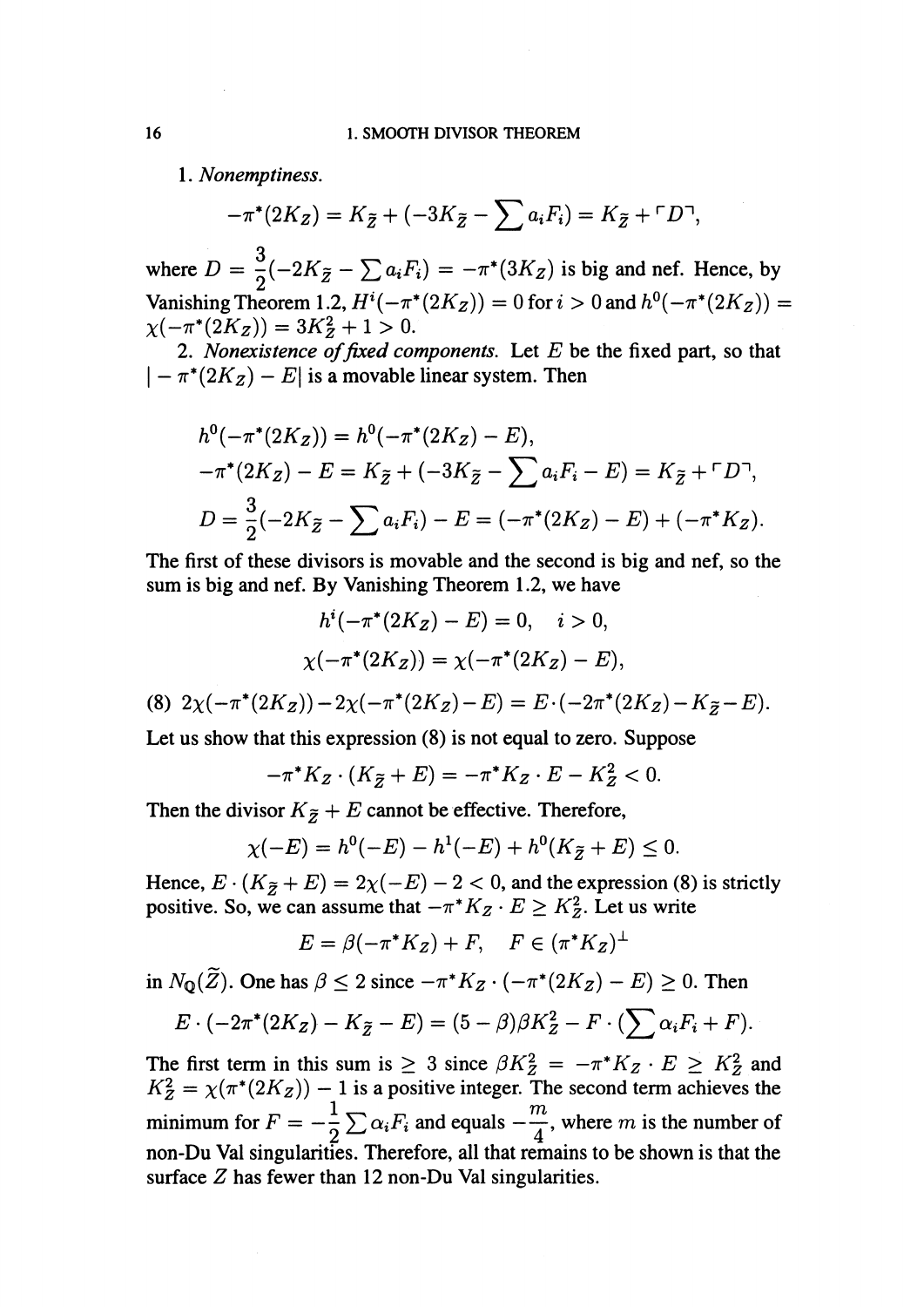By Lemma 1.3, the surface  $\widetilde{Z}$  is rational. By Noether's formula,  $(K_{\widetilde{Z}})^{2}+$ rk Pic  $Z=10$ . By Lemma 1.6 below,  $(K_{\tilde{Z}})^{2}\geq 0$ . Hence  $Z$  has no more than  $rk Pic \t{Z}-1<9$  singular points.

**Lemma 1.6.** Let Z be a log del Pezzo surface of index  $\leq 2$  and  $\pi : Z \rightarrow Z$ be its minimal resolution of singularities. Then  $K_{\tilde{z}}^{2}\geq 0$ .

**Proof.** One has  $K_{\tilde{Z}}=\pi^{*}K_{Z}+\sum\alpha_{i}F_{i}$ . Denote  $K=\pi^{*}K_{Z}-\sum\alpha_{i}F_{i}$ . Let us show that  $-\overline{K}$  is nef. By Lemma 1.4, one has to show that  $-\overline{K}\cdot F_{i}\geq 0$ and  $-\overline{K} \cdot C \geq 0$  if C is an exceptional curve of the 1st kind. We have  $-\overline{K}\cdot F_{i}=K_{\tilde{Z}}\cdot F_{i}=-F_{i}^{2}-2\geq 0$  since the resolution  $\pi$  is minimal. Next,

$$
-\pi^*K_Z \cdot C = -K_{\widetilde{Z}} \cdot C + \sum \alpha_i F_i \cdot C = 1 + \sum \alpha_i F_i \cdot C > 0.
$$

Since this number is a half-integer,

$$
-\overline{K} \cdot C = 1 + 2 \sum \alpha_i F_i \cdot C \ge 0.
$$

So,  $-\overline{K}$  is nef and  $K_{\tilde{Z}}^{2}=\overline{K}^{2}\geq 0$ . Finally, if  $\overline{Z}=\mathbb{P}^{2}$  or  $\mathbb{F}_{n}$  then  $K_{\tilde{Z}}^{2}=9$  or 8 respectively.

3. Existence of a smooth element. Assume that all divisors in the linear system  $|-\pi^{*}(2K_{Z})|$  are singular. Then there exists a base point P, and for a general element  $D \in |-\pi^{*}(2K_{Z})|$  the multiplicity of  $\bar{D}$  at  $P$  is  $k\geq 2$ . This point does not lie on  $F_{i}$  since  $-\pi^{*}(2K_{Z})\cdot F_{i}=0$ . Let  $\epsilon : Y \rightarrow Z$  be the blowup at  $P, f = \pi\epsilon : Y \rightarrow Z$ , and let L be the exceptional divisor of  $\epsilon$ . We have:  $h^{0}(-f^{*}(2K_{Z}))=h^{0}(-f^{*}(2K_{Z})-L)$ , the linear system  $|-f^{*}(2K_{Z})-kL|$  is movable, and

$$
2K_Y = f^*(2K_Z) - \sum a_i F_i + 2L,
$$
  
\n
$$
-f^*(2K_Z) = K_Y + (-3K_Y - \sum a_i F_i + 2L) = K_Y + \Gamma D^-,
$$
  
\n
$$
D = \frac{3}{2}(-2K_Y - \sum a_i F_i + L) = \frac{3}{2}(-f^*(2K_Z) - L) =
$$
  
\n
$$
\frac{3}{2}[(-f^*(2K_Z) - kL) + (k - 1)L].
$$

The divisor D is nef since for any irreducible curve  $C\neq L, C\cdot D\geq 0$ , and also  $D\cdot L=3/2$ . It is big since  $(-f^{*}(2K_{Z})-L)^{2}=4K_{Z}^{2}-1>0$ . Now,

$$
-f^*(2K_Z) - L = K_Y + (-3K_Y - \sum a_i F_i + L) = K_Y + \Gamma D^-,
$$
  

$$
D = \frac{3}{2}(-2K_Y - \sum a_i F_i + \frac{2}{3}L) = \frac{3}{2}((-f^*(2K_Z) - kL) + (k - \frac{4}{3})L).
$$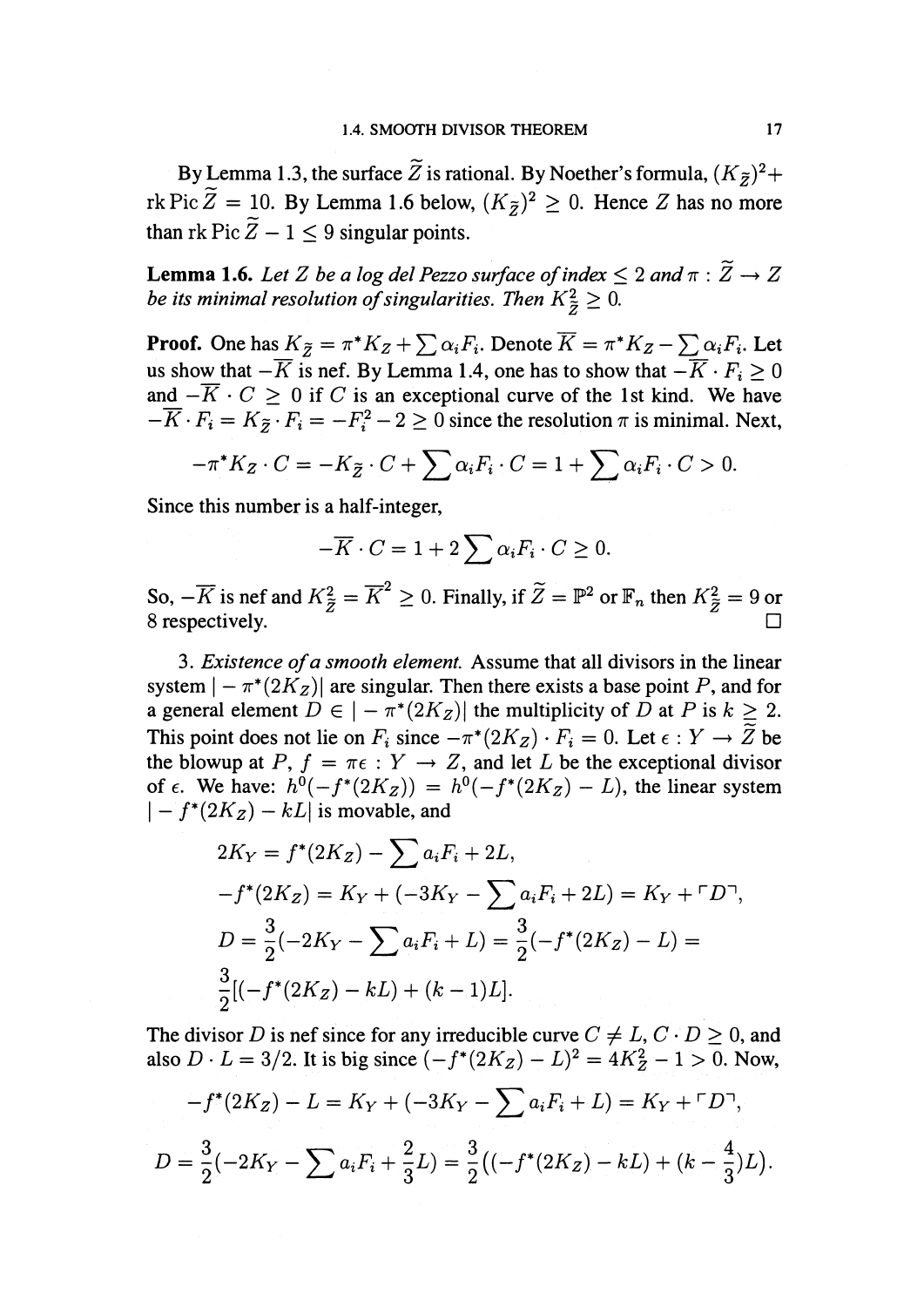The latter divisor D is nef since for any irreducible curve  $C\neq L, C\cdot D\geq 0,$ and also  $D \cdot L=2$ ; D is big since

$$
(-f^*(2K_Z) - \frac{4}{3}L)^2 = 4K_Z^2 - \frac{16}{9} > 0.
$$

Now, again by Vanishing Theorem 1.2,

$$
h^{i}(-f^{*}(2K_{Z}))=h^{i}(-f^{*}(2K_{Z})-L)=0 \text{ for } i>0,
$$

and one must have  $\chi(-f^{*}(2K_{Z}))=\chi(-f^{*}(2K_{Z})-L)$ . But

$$
\chi(-f^*(2K_Z)) - \chi(-f^*(2K_Z) - L) =
$$

$$
=\frac{1}{2}L\cdot(-2f^*(2K_Z)-K_Y-L)=1+L\cdot(-f^*(2K_Z))>0.
$$

The contradiction thus obtained completes the proof of the theorem.  $\Box$ 

**Remark 1.7.** In the same way, parts 1 and 3 can be proved for a  $\log$  del Pezzo surface of arbitrary index n and the linear system  $-\pi^{*}(nK_{Z})$ . Part 2 is easy to prove under the assumption that  $\pi(E)$  passes only through (some of) the Du Val singularities.

## 1.5. Reduction to DPN surfaces of elliptic type

Let Z be a log del Pezzo surface of index  $\leq 2$ . Consider the resolution of singularities  $f : Y \rightarrow Z$  for which every Du Val singularity is resolved by inserting the usual tree of  $(-2)$ -curves, and the singularity  $K_{n}$  by the following chain:

(9)



2n-l vertices

The latter resolution is obtained by blowing up all intersection points of exceptional curves on the minimal resolution of  $K_{n}$  points, see their diagrams in Section 1.2. In contrast to the minimal resolution, we will call this the right resolution of singularities. Consider a smooth element  $C_{g}\in|-2K_{Z}|$ . It does not pass through singularities of the surface  $Z$ . If we identify the curve  $C_{g}$  with its image under the morphism f, then it is easy to see from the formulae of Section 1.2 that  $-f^{*2}K_{Z}$  is linearly equivalent to  $C_{g}$ , and  $-2K_{Y}$  with the disjoint union of  $C_{g}$  and curves in the above diagrams which